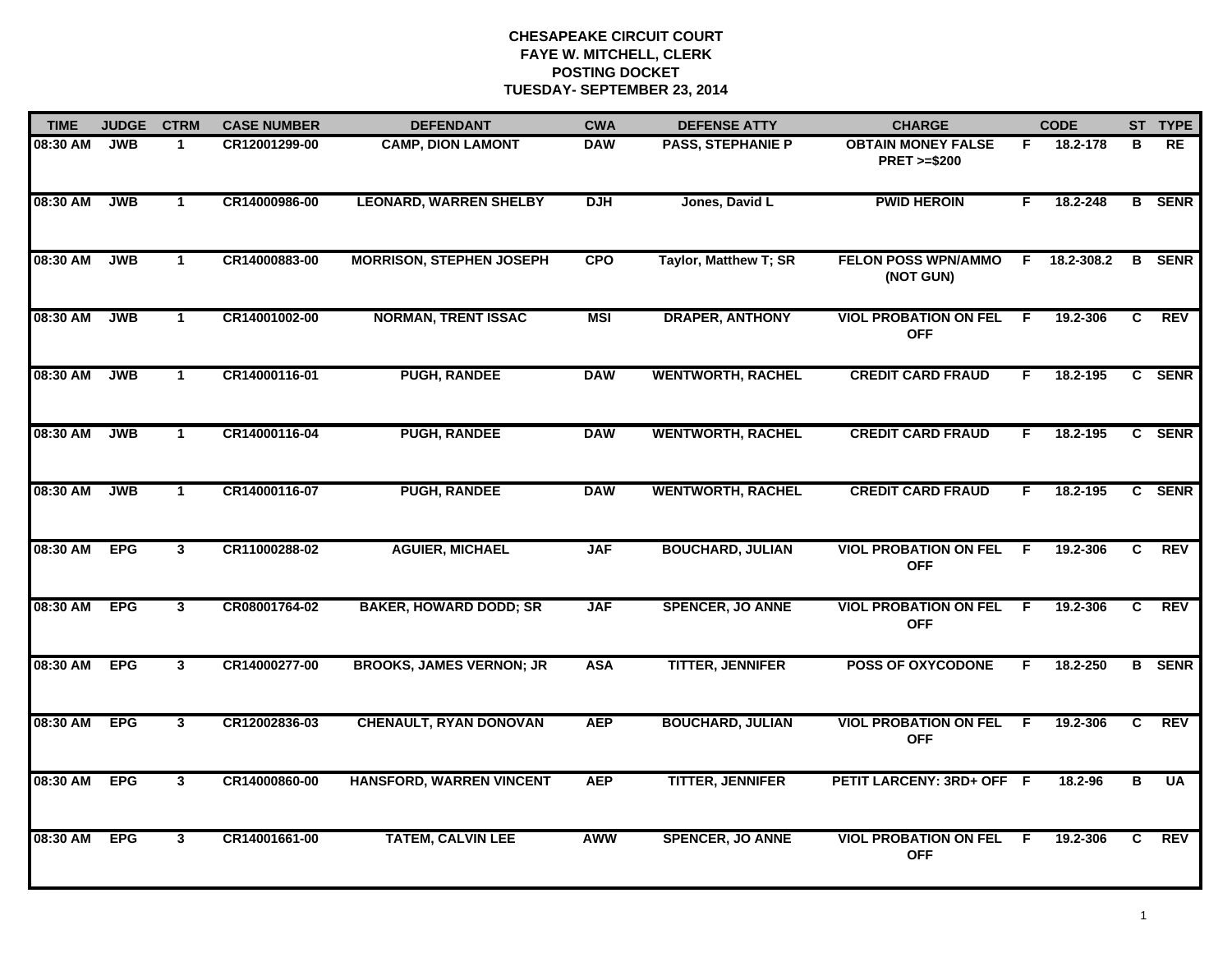| <b>TIME</b>   | <b>JUDGE</b> | <b>CTRM</b>     | <b>CASE NUMBER</b> | <b>DEFENDANT</b>                               | <b>CWA</b> | <b>DEFENSE ATTY</b>    | <b>CHARGE</b>                                     |     | <b>CODE</b> |              | ST TYPE       |
|---------------|--------------|-----------------|--------------------|------------------------------------------------|------------|------------------------|---------------------------------------------------|-----|-------------|--------------|---------------|
| 08:30 AM MATA |              | 5               | CR12001184-01      | <b>WILKINS, AQUI DOUGLAS</b>                   | <b>ASA</b> | <b>BARLOW, JASON A</b> | <b>VIOL PROBATION ON FEL</b><br><b>OFF</b>        | - F | 19.2-306    | C            | <b>REV</b>    |
| 08:30 AM      | <b>RDS</b>   | 6               | CR14000747-00      | <b>KEARSE, JAMEL JUSTICE</b>                   | <b>ASA</b> | Jones, David L         | <b>ASSAULT &amp; BATTER-LEO</b>                   | -F  | 18.2-57     |              | C SENR        |
| 08:30 AM      | <b>RDS</b>   | 6               | CR14000747-01      | <b>KEARSE, JAMEL JUSTICE</b>                   | <b>ASA</b> | Jones, David L         | <b>ASSAULT &amp; BATTER-LEO</b>                   | -F  | 18.2-57     |              | C SENR        |
| 08:30 AM      | <b>RDS</b>   | 6               | CR12002644-00      | <b>SEADER, NICOLE LYNN</b>                     | <b>AJS</b> | <b>BUYRN, RICHARD</b>  | <b>VIOL PROBATION ON FEL</b><br><b>OFF</b>        | F.  | 19.2-306    | $\mathbf{c}$ | <b>REV</b>    |
| 08:30 AM      | <b>RDS</b>   | 6               | CR14000932-00      | <b>SEADER, NICOLE LYNN</b>                     | <b>AJS</b> | Buyrn, Richard L.      | <b>POSS HEROIN</b>                                | F.  | 18.2-250    |              | C SENR        |
| 08:30 AM      | <b>RDS</b>   | 6               | CR14000932-02      | <b>SEADER, NICOLE LYNN</b>                     | <b>AJS</b> | Buyrn, Richard L.      | <b>OBSTRUCT JUSTICE</b>                           | М   | 18.2-460    |              | C SENR        |
| 08:30 AM      | <b>RDS</b>   | 6               | CR14000618-00      | <b>SMITH, MICHELLE LOUISE</b>                  | <b>AJS</b> | <b>BARLOW, JASON</b>   | <b>POSSESS HEROIN</b>                             | F.  | 18.2-250    |              | <b>B</b> SENR |
| 08:30 AM      | <b>RDS</b>   | 6               | CR14000618-01      | <b>SMITH, MICHELLE LOUISE</b>                  | <b>AJS</b> | <b>BARLOW, JASON</b>   | <b>POSS MARIJAUNA</b>                             | M   | 18.2-250.1  |              | <b>B</b> SENR |
| 08:30 AM      | <b>RDS</b>   | 6               | CR13000515-03      | <b>WARD, MICHAEL RYAN</b>                      | <b>AJS</b> |                        | <b>VIOL PROBATION ON FEL</b><br><b>OFF</b>        | E   | 19.2-306    | B            | <b>REV</b>    |
| 09:30 AM MATA |              | 5               | CR14001699-00      | <b>BRAITHWAITE, DANITRA</b><br><b>ROCHELLE</b> | <b>CEE</b> |                        | <b>OBTAIN MONEY BY FALSE F</b><br><b>PRETENSE</b> |     | 18.2-178    |              | <b>B</b> ADAT |
| 09:30 AM MATA |              | $5\phantom{.0}$ | CR14001699-01      | <b>BRAITHWAITE, DANITRA</b><br><b>ROCHELLE</b> | <b>CEE</b> |                        | <b>PROCURE CREDIT/FALSE</b><br><b>STMT</b>        | - F | 18.2-186    |              | <b>B</b> ADAT |
| 09:30 AM MATA |              | $\overline{5}$  | CR14001699-02      | <b>BRAITHWAITE, DANITRA</b><br><b>ROCHELLE</b> | <b>CEE</b> |                        | <b>FORGE CREDIT</b><br><b>APPLICATION</b>         | F.  | 18.2-172    |              | <b>B</b> ADAT |
| 09:30 AM      | <b>MATA</b>  | 5               | CR14001699-03      | <b>BRAITHWAITE, DANITRA</b><br><b>ROCHELLE</b> | <b>CEE</b> |                        | <b>UTTER FORGED</b><br><b>DOCUMENTS</b>           | F.  | 18.2-172    |              | <b>B</b> ADAT |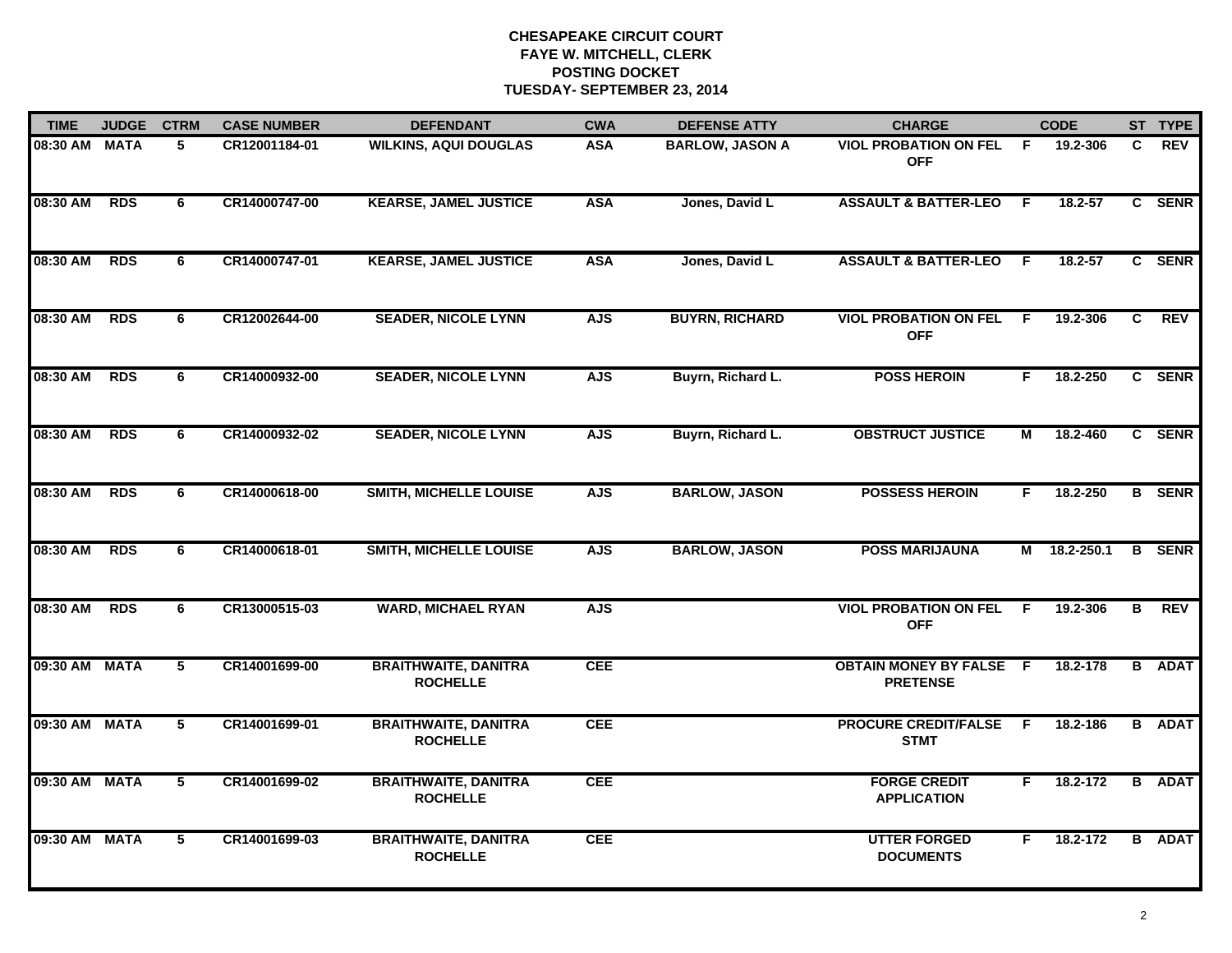| <b>TIME</b>   | <b>JUDGE</b> | <b>CTRM</b>    | <b>CASE NUMBER</b> | <b>DEFENDANT</b>                  | <b>CWA</b> | <b>DEFENSE ATTY</b>           | <b>CHARGE</b>                                                    | <b>CODE</b> |               | ST TYPE       |
|---------------|--------------|----------------|--------------------|-----------------------------------|------------|-------------------------------|------------------------------------------------------------------|-------------|---------------|---------------|
| 09:30 AM MATA |              | 5              | CR14001715-00      | <b>CARROLL, DERRICK MAURICE</b>   | <b>AEP</b> |                               | <b>POSSESS COCAINE</b>                                           | F.          | 18.2-250      | <b>B</b> ADAT |
| 09:30 AM      | <b>MATA</b>  | $\overline{5}$ | CR12000555-00      | <b>MICHAUX, JAMES BRIAN</b>       |            |                               | <b>VIOL PROBATION ON FEL</b><br><b>OFF</b>                       | E           | 19.2-306      | C ADAT        |
| 09:30 AM      | <b>MATA</b>  | $\overline{5}$ | CR14001827-00      | PHILLIPS, CONNOR SHEA             | <b>CPO</b> |                               | <b>PWID MARIJUANA</b>                                            | F.          | 18.2-248.1    | <b>B</b> ADAT |
| 09:30 AM MATA |              | 5              | CR14001669-00      | <b>RICKS, BARTAE REYNARD</b>      | <b>CPO</b> |                               | <b>POSSESS COCAINE</b>                                           | F.          | 18.2-248      | <b>B</b> ADAT |
| 09:30 AM      | <b>MATA</b>  | 5              | CR14001845-00      | <b>SIERRA, JAMES J</b>            | <b>MLK</b> |                               | <b>STRANGLE ANOTHER</b><br><b>CAUSNG INJURY</b>                  | F.          | $18.2 - 51.6$ | <b>B</b> ADAT |
| 09:30 AM MATA |              | 5              | CR14001804-00      | TOHT, RONALD RICHARD; JR          | <b>ASA</b> | <b>MATTHEWS, G</b>            | <b>POSSESS OXYCODONE</b>                                         | F.          | 18.2-250      | <b>B</b> ADAT |
| 09:30 AM      | <b>MATA</b>  | $\overline{5}$ | CR14001804-01      | TOHT, RONALD RICHARD; JR          | <b>ASA</b> | <b>MATTHEWS, G</b>            | <b>DUI-1ST</b>                                                   | М           | A.18.2-266    | <b>B</b> ADAT |
| 10:00 AM      | <b>JWB</b>   | $\mathbf{1}$   | CR14001572-00      | <b>CHRISTENBURY, SEAN MICHAEL</b> | <b>ASA</b> | <b>WENTWORTH, RACHEL</b>      | <b>POSSESS AMPHETAMINE</b>                                       | -F          | 18.2-250      | <b>B</b> TRYL |
| 10:00 AM      | <b>JWB</b>   | $\mathbf 1$    | CR14001572-01      | <b>CHRISTENBURY, SEAN MICHAEL</b> | <b>ASA</b> | <b>WENTWORTH, RACHEL</b>      | POSSESS MARIJUANA-2ND M<br><b>OFF</b>                            |             | 18.2-250.1    | <b>B</b> TRYL |
| 10:00 AM      | <b>JWB</b>   | $\mathbf{1}$   | CR14001572-02      | <b>CHRISTENBURY, SEAN MICHAEL</b> | <b>ASA</b> | <b>WENTWORTH, RACHEL</b>      | <b>SUSP O/L</b>                                                  | М           | B.46.2-301    | <b>B</b> TRYL |
| 10:00 AM      | <b>JWB</b>   | $\mathbf{1}$   | CR13002411-00      | <b>LEWIS, MAJIED</b>              | <b>ASA</b> | <b>HOLDER, WILLIAM JOSHUA</b> | <b>PWID MARIJUANA</b>                                            |             | F 18.2-248.1  | <b>B</b> TRYL |
| 10:00 AM      | <b>JWB</b>   | $\mathbf{1}$   | CR13002411-01      | <b>LEWIS, MAJIED</b>              | <b>ASA</b> |                               | HOLDER, WILLIAM JOSHUA OBST JUSTICE: ARREST BY F<br><b>FORCE</b> |             | 18.2-460      | <b>B</b> TRYL |
| 10:00 AM      | <b>JWB</b>   | $\mathbf{1}$   | CR13002411-02      | <b>LEWIS, MAJIED</b>              | <b>ASA</b> | <b>HOLDER, WILLIAM JOSHUA</b> | <b>ELUDE</b>                                                     | F.          | 46.2-817B     | C TRYL        |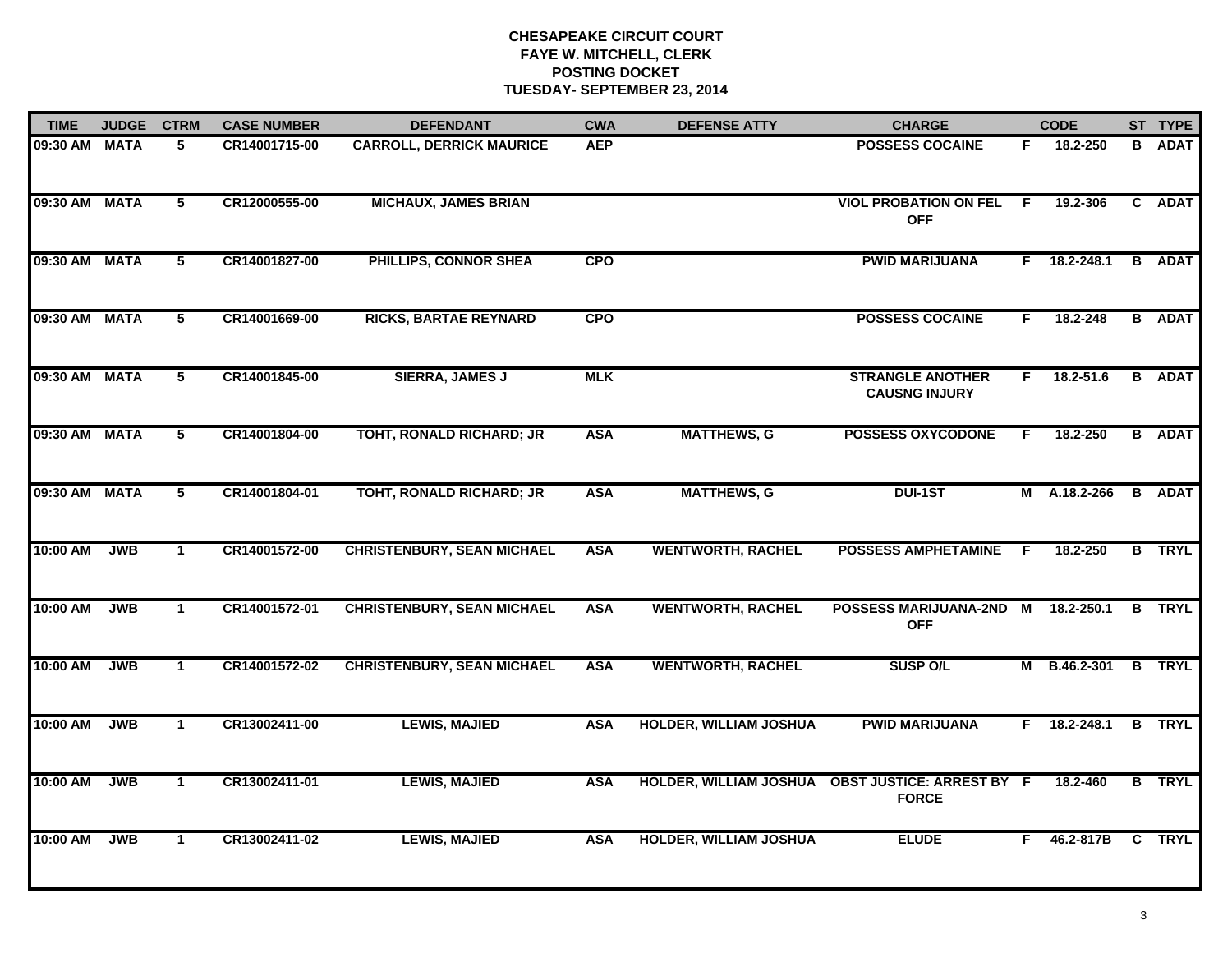| <b>TIME</b> | <b>JUDGE</b> | <b>CTRM</b>    | <b>CASE NUMBER</b> | <b>DEFENDANT</b>                                | <b>CWA</b> | <b>DEFENSE ATTY</b>           | <b>CHARGE</b>                               | <b>CODE</b> |                |                | ST TYPE       |
|-------------|--------------|----------------|--------------------|-------------------------------------------------|------------|-------------------------------|---------------------------------------------|-------------|----------------|----------------|---------------|
| 10:00 AM    | <b>JWB</b>   | $\mathbf{1}$   | CR13002411-03      | <b>LEWIS, MAJIED</b>                            |            | <b>JOLDER, WILLIAM JOSHUA</b> | <b>FAIL TO ID</b>                           | M           | 46-209         |                | <b>B</b> TRYL |
| 10:00 AM    | <b>JWB</b>   | $\mathbf{1}$   | CR11001250-07      | <b>TYEHIMBA, PAMELA ANN</b>                     | <b>SMK</b> | <b>BUYRN, WILLIAM E</b>       | <b>VIOL PROBATION ON FEL</b><br><b>OFF</b>  | -F          | 19.2-306       |                | C BOND        |
| 10:00 AM    | <b>FBL</b>   | $\mathbf{2}$   | CR10002299-03      | <b>CRISP, PATRICK LEE</b>                       | <b>DJH</b> |                               | <b>VIOL PROBATION ON FEL</b><br><b>OFF</b>  | F.          | 19.2-306       | F.             | МОТ           |
| 10:00 AM    | <b>FBL</b>   | $\mathbf{2}$   | CR14001654-00      | <b>GILLIAM, SHON ABDUL</b>                      | <b>AHM</b> | <b>TITTER, JENNIFER</b>       | <b>POSSESS OXYCODONE</b>                    | F.          | 18.2-250       | B              | <b>TRYL</b>   |
| 10:00 AM    | <b>FBL</b>   | $\mathbf{2}$   | CR10003227-02      | <b>HILL, KEVIN</b>                              | <b>AHM</b> | Ireland, Elizabeth D.         | <b>VIOL PROBATION ON FEL</b><br><b>OFF</b>  | F.          | 19.2-306       |                | C BOND        |
| 10:00 AM    | <b>FBL</b>   | $\mathbf{2}$   | CR14001548-00      | <b>MICHAELANGELO, TONY ANTHON;</b><br><b>JR</b> | <b>AHM</b> | <b>HOLDER, WM JOSHUA</b>      | <b>POSSESS HEROIN</b>                       | F.          | 18.2-250       |                | <b>B</b> TRYL |
| 10:00 AM    | <b>FBL</b>   | $\overline{2}$ | CR14001624-00      | <b>MIDGETT, FELICIA DESHAUN</b>                 | <b>MSI</b> | <b>WENTWORTH, RACHEL</b>      | <b>POSSESS COCAINE</b>                      | F.          | 18.2-250       |                | C TRYL        |
| 10:00 AM    | <b>FBL</b>   | $\overline{2}$ | CR06001512-01      | <b>MILLS, STEPHEN WESLEY</b>                    | <b>DJH</b> |                               | <b>VIOLATE SUSPENDED</b><br><b>SENTENCE</b> | М           | 19.2-306       | F.             | <b>MOT</b>    |
| 10:00 AM    | <b>FBL</b>   | $\mathbf{2}$   | CR06001512-02      | <b>MILLS, STEPHEN WESLEY</b>                    | <b>DJH</b> |                               | <b>VIOL PROBATION ON FEL</b><br><b>OFF</b>  | -F          | 19.2-306       | F.             | MOT           |
| 10:00 AM    | <b>FBL</b>   | $\overline{2}$ | CR14000558-00      | PIMIENTA, MATTHEW JT                            | <b>DJH</b> | FLETCHER, JOHN R              | <b>CONSPIRE-ROBBERY</b>                     | F.          | $18.2 - 58$    | в              | MOT           |
| 10:00 AM    | <b>FBL</b>   | $\overline{2}$ | CR14000558-01      | PIMIENTA, MATTHEW JT                            | <b>DJH</b> | <b>FLETCHER, JOHN R</b>       | <b>ATTEMPTED ROBBERY</b>                    | F.          | $18.2 - 58$    | B              | <b>MOT</b>    |
| 10:00 AM    | <b>FBL</b>   | $\overline{2}$ | CR14000558-02      | PIMIENTA, MATTHEW JT                            | <b>DJH</b> | <b>FLETCHER, JOHN R</b>       | <b>MALICIOUS WOUNDING</b>                   | F.          | $18.2 - 51$    | $\overline{c}$ | <b>MOT</b>    |
| 10:00 AM    | <b>FBL</b>   | $\mathbf{2}$   | CR14001610-00      | <b>SPELLER, WILMESHA DENISE</b>                 | <b>DAW</b> | Taylor, Matthew T; SR         | <b>IDENTITY THEFT</b>                       |             | $F$ 18.2-186.3 |                | <b>B</b> PLEA |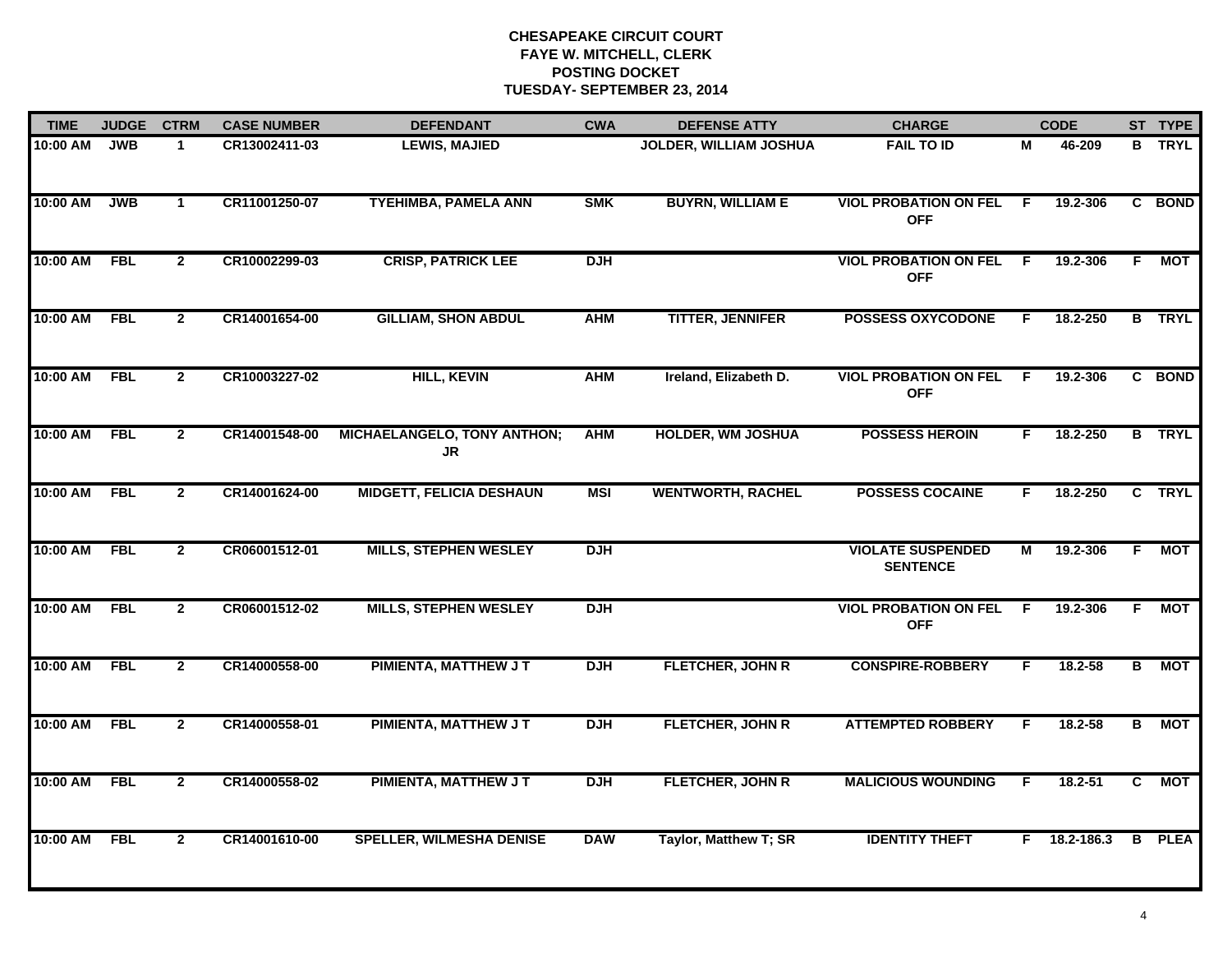| <b>TIME</b> | <b>JUDGE</b> | <b>CTRM</b>    | <b>CASE NUMBER</b> | <b>DEFENDANT</b>                | <b>CWA</b> | <b>DEFENSE ATTY</b>   | <b>CHARGE</b>             |    | <b>CODE</b>    |                | ST TYPE       |
|-------------|--------------|----------------|--------------------|---------------------------------|------------|-----------------------|---------------------------|----|----------------|----------------|---------------|
| 10:00 AM    | <b>FBL</b>   | $\mathbf{2}$   | CR14001610-01      | SPELLER, WILMESHA DENISE        | <b>DAW</b> | Taylor, Matthew T; SR | <b>FORGE CHECK</b>        | F. | 18.2-172       | B              | <b>PLEA</b>   |
| 10:00 AM    | <b>FBL</b>   | $\overline{2}$ | CR14001610-02      | <b>SPELLER, WILMESHA DENISE</b> | <b>DAW</b> | Taylor, Matthew T; SR | <b>UTTER FORGED CHECK</b> | F  | 18.2-172       | B              | <b>PLEA</b>   |
| 10:00 AM    | <b>FBL</b>   | $\mathbf{2}$   | CR14001610-03      | <b>SPELLER, WILMESHA DENISE</b> | <b>DAW</b> | Taylor, Matthew T; SR | <b>FORGE A CHECK</b>      | F. | 18.2-172       |                | <b>B</b> PLEA |
| 10:00 AM    | <b>FBL</b>   | $\overline{2}$ | CR14001610-04      | <b>SPELLER, WILMESHA DENISE</b> | <b>DAW</b> | Taylor, Matthew T; SR | <b>UTTER FORGED CHECK</b> | F  | 18.2-172       | B              | <b>PLEA</b>   |
| 10:00 AM    | <b>FBL</b>   | $\mathbf{2}$   | CR14001610-05      | <b>SPELLER, WILMESHA DENISE</b> | <b>DAW</b> | Taylor, Matthew T; SR | <b>FORGE A CHECK</b>      | F. | 18.2-172       |                | <b>B</b> PLEA |
| 10:00 AM    | FBL          | $\overline{2}$ | CR14001610-06      | <b>SPELLER, WILMESHA DENISE</b> | <b>DAW</b> | Taylor, Matthew T; SR | <b>UTTER FORGED CHECK</b> | F  | 18.2-172       |                | <b>B</b> PLEA |
| 10:00 AM    | <b>FBL</b>   | $\overline{2}$ | CR14001610-07      | <b>SPELLER, WILMESHA DENISE</b> | <b>DAW</b> | Taylor, Matthew T; SR | <b>FORGE CHECK</b>        | F  | 18.2-172       |                | <b>B</b> PLEA |
| 10:00 AM    | <b>FBL</b>   | $\mathbf{2}$   | CR14001610-08      | <b>SPELLER, WILMESHA DENISE</b> | <b>DAW</b> | Taylor, Matthew T; SR | <b>UTTER FORGED CHECK</b> | F  | 18.2-172       |                | <b>B</b> PLEA |
| 10:00 AM    | <b>FBL</b>   | $\overline{2}$ | CR14001610-09      | <b>SPELLER, WILMESHA DENISE</b> | <b>DAW</b> | Taylor, Matthew T; SR | <b>FORGE CHECK</b>        | F. | 18.2-172       | B              | <b>PLEA</b>   |
| 10:00 AM    | <b>FBL</b>   | $\overline{2}$ | CR14001610-10      | <b>SPELLER, WILMESHA DENISE</b> | <b>DAW</b> | Taylor, Matthew T; SR | <b>UTTER FORGED CHECK</b> | F  | 18.2-172       |                | <b>B</b> PLEA |
| 10:00 AM    | <b>FBL</b>   | $\mathbf{2}$   | CR14001610-11      | <b>SPELLER, WILMESHA DENISE</b> | <b>DAW</b> | Taylor, Matthew T; SR | <b>IDENTITY THEFT</b>     |    | $F$ 18.2-186.3 |                | <b>B</b> PLEA |
| 10:00 AM    | FBL          | $\overline{2}$ | CR14001610-12      | <b>SPELLER, WILMESHA DENISE</b> | <b>DAW</b> | Taylor, Matthew T; SR | <b>FORGE CHECK</b>        | F. | 18.2-172       | $\overline{B}$ | <b>PLEA</b>   |
| 10:00 AM    | <b>FBL</b>   | $\overline{2}$ | CR14001610-13      | <b>SPELLER, WILMESHA DENISE</b> | <b>DAW</b> | Taylor, Matthew T; SR | <b>UTTER FORGED CHECK</b> | F  | 18.2-172       |                | <b>B</b> PLEA |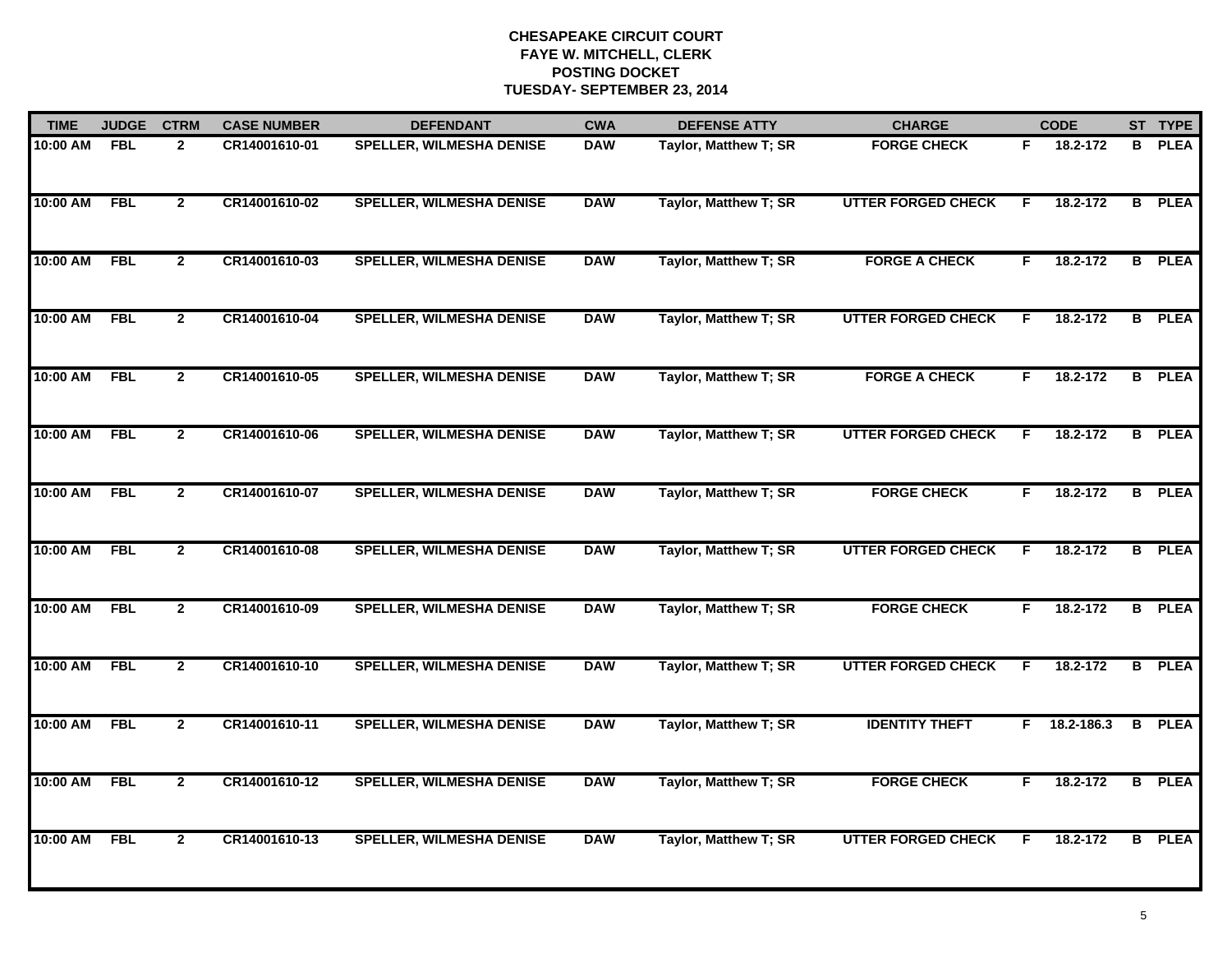| <b>TIME</b> | <b>JUDGE</b> | <b>CTRM</b>    | <b>CASE NUMBER</b> | <b>DEFENDANT</b>                | <b>CWA</b> | <b>DEFENSE ATTY</b>   | <b>CHARGE</b>             | <b>CODE</b> |          |   | ST TYPE       |
|-------------|--------------|----------------|--------------------|---------------------------------|------------|-----------------------|---------------------------|-------------|----------|---|---------------|
| 10:00 AM    | <b>FBL</b>   | $\overline{2}$ | CR14001610-14      | SPELLER, WILMESHA DENISE        | <b>DAW</b> | Taylor, Matthew T; SR | <b>FORGE CHECK</b>        | F.          | 18.2-172 | В | <b>PLEA</b>   |
| 10:00 AM    | <b>FBL</b>   | $\overline{2}$ | CR14001610-15      | <b>SPELLER, WILMESHA DENISE</b> | <b>DAW</b> | Taylor, Matthew T; SR | <b>UTTER FORGED CHECK</b> | E           | 18.2-172 | B | <b>PLEA</b>   |
| 10:00 AM    | <b>FBL</b>   | $\overline{2}$ | CR14001610-16      | <b>SPELLER, WILMESHA DENISE</b> | <b>DAW</b> | Taylor, Matthew T; SR | <b>FORGE CHECK</b>        | F.          | 18.2-172 |   | <b>B</b> PLEA |
| 10:00 AM    | <b>FBL</b>   | $\mathbf{2}$   | CR14001610-17      | <b>SPELLER, WILMESHA DENISE</b> | <b>DAW</b> | Taylor, Matthew T; SR | <b>UTTER FORGED CHECK</b> | F           | 18.2-172 | в | <b>PLEA</b>   |
| 10:00 AM    | <b>FBL</b>   | $\overline{2}$ | CR14001610-18      | <b>SPELLER, WILMESHA DENISE</b> | <b>DAW</b> | Taylor, Matthew T; SR | <b>FORGE CHECK</b>        | F.          | 18.2-172 |   | <b>B</b> PLEA |
| 10:00 AM    | <b>FBL</b>   | $\overline{2}$ | CR14001610-19      | <b>SPELLER, WILMESHA DENISE</b> | <b>DAW</b> | Taylor, Matthew T; SR | <b>UTTER FORGED CHECK</b> | F           | 18.2-172 | B | <b>PLEA</b>   |
| 10:00 AM    | <b>FBL</b>   | $\overline{2}$ | CR14001610-20      | <b>SPELLER, WILMESHA DENISE</b> | <b>DAW</b> | Taylor, Matthew T; SR | <b>FORGE CHECK</b>        | F.          | 18.2-172 | B | <b>PLEA</b>   |
| 10:00 AM    | <b>FBL</b>   | $\overline{2}$ | CR14001610-21      | <b>SPELLER, WILMESHA DENISE</b> | <b>DAW</b> | Taylor, Matthew T; SR | <b>UTTER FORGED CHECK</b> | F           | 18.2-172 |   | <b>B</b> PLEA |
| 10:00 AM    | <b>FBL</b>   | $\mathbf{2}$   | CR14001610-22      | <b>SPELLER, WILMESHA DENISE</b> | <b>DAW</b> | Taylor, Matthew T; SR | <b>FORGE CHECK</b>        | F.          | 18.2-172 |   | <b>B</b> PLEA |
| 10:00 AM    | <b>FBL</b>   | $\overline{2}$ | CR14001610-23      | <b>SPELLER, WILMESHA DENISE</b> | <b>DAW</b> | Taylor, Matthew T; SR | <b>UTTER FORGED CHECK</b> | F           | 18.2-172 |   | <b>B</b> PLEA |
| 10:00 AM    | <b>FBL</b>   | $\mathbf{2}$   | CR14001610-24      | <b>SPELLER, WILMESHA DENISE</b> | <b>DAW</b> | Taylor, Matthew T; SR | <b>FORGE CHECK</b>        | F.          | 18.2-172 |   | <b>B</b> PLEA |
| 10:00 AM    | <b>FBL</b>   | $\mathbf{2}$   | CR14001610-25      | <b>SPELLER, WILMESHA DENISE</b> | <b>DAW</b> | Taylor, Matthew T; SR | <b>UTTER FORGED CHECK</b> | F           | 18.2-172 | в | <b>PLEA</b>   |
| 10:00 AM    | <b>FBL</b>   | $\overline{2}$ | CR14001610-26      | <b>SPELLER, WILMESHA DENISE</b> | <b>DAW</b> | Taylor, Matthew T; SR | <b>FORGE CHECK</b>        | F           | 18.2-172 |   | <b>B</b> PLEA |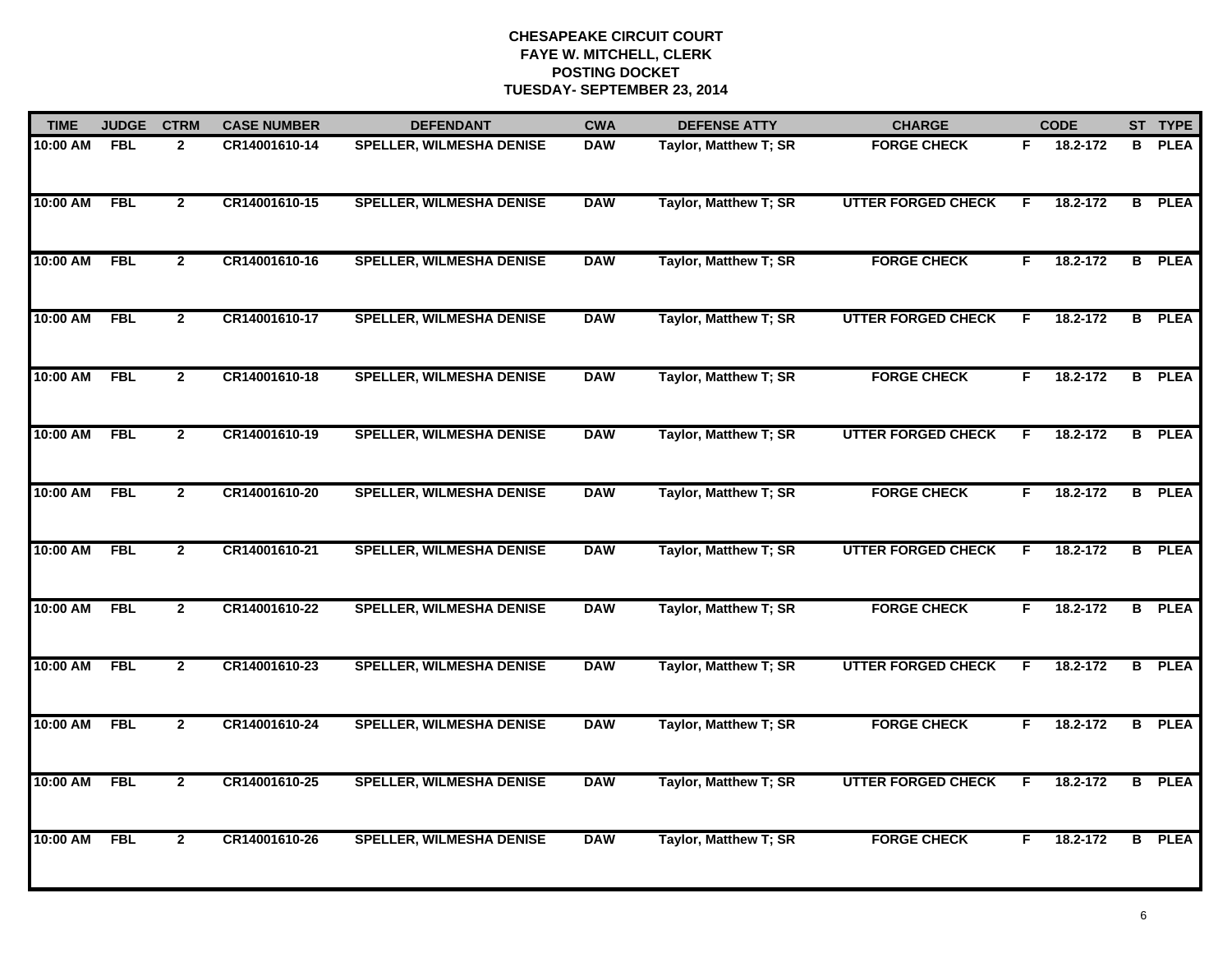| <b>TIME</b>   | <b>JUDGE</b> | <b>CTRM</b>    | <b>CASE NUMBER</b> | <b>DEFENDANT</b>                | <b>CWA</b> | <b>DEFENSE ATTY</b>         | <b>CHARGE</b>                                   | <b>CODE</b> |              |                | ST TYPE       |
|---------------|--------------|----------------|--------------------|---------------------------------|------------|-----------------------------|-------------------------------------------------|-------------|--------------|----------------|---------------|
| 10:00 AM      | <b>FBL</b>   | $\mathbf{2}$   | CR14001610-27      | SPELLER, WILMESHA DENISE        | <b>DAW</b> | Taylor, Matthew T; SR       | <b>FORGE CHECK</b>                              | F.          | 18.2-172     | В              | <b>PLEA</b>   |
| 10:00 AM      | <b>FBL</b>   | $\overline{2}$ | CR14001610-28      | <b>SPELLER, WILMESHA DENISE</b> | <b>DAW</b> | Taylor, Matthew T; SR       | <b>FORGE CHECK</b>                              | F           | 18.2-172     |                | <b>B</b> PLEA |
| 10:00 AM      | <b>FBL</b>   | $\overline{2}$ | CR14001610-29      | <b>SPELLER, WILMESHA DENISE</b> | <b>DAW</b> | Taylor, Matthew T; SR       | <b>FORGE CHECK</b>                              | F           | 18.2-172     |                | <b>B</b> PLEA |
| 10:00 AM      | <b>FBL</b>   | $\mathbf{2}$   | CR14001610-30      | <b>SPELLER, WILMESHA DENISE</b> | <b>DAW</b> | Taylor, Matthew T; SR       | <b>UTTER FORGED CHECK</b>                       | F.          | 18.2-172     | B              | <b>PLEA</b>   |
| 10:00 AM      | <b>FBL</b>   | $\mathbf{2}$   | CR14001610-31      | <b>SPELLER, WILMESHA DENISE</b> | <b>DAW</b> | Taylor, Matthew T; SR       | <b>UTTER FORGED CHECK</b>                       | F.          | $18.2 - 172$ | B              | <b>PLEA</b>   |
| 10:00 AM      | <b>FBL</b>   | $\overline{2}$ | CR14001610-32      | <b>SPELLER, WILMESHA DENISE</b> | <b>DAW</b> | Taylor, Matthew T; SR       | <b>UTTER FORGED CHECK</b>                       | F           | 18.2-172     |                | <b>B</b> PLEA |
| 10:00 AM      | <b>FBL</b>   | $\overline{2}$ | CR14001610-33      | <b>SPELLER, WILMESHA DENISE</b> | <b>DAW</b> | Taylor, Matthew T; SR       | <b>UTTER FORGED CHECK</b>                       | F.          | 18.2-172     | $\overline{B}$ | <b>PLEA</b>   |
| 10:00 AM      | <b>FBL</b>   | $\overline{2}$ | CR14001659-00      | <b>WILLOUGHBY, BILLY LEE</b>    | <b>AHM</b> | <b>TITTER, JENNIFER</b>     | <b>POSSESS COCAINE</b>                          | F           | 18.2-250     |                | <b>B</b> TRYL |
| 10:00 AM      | <b>BHK</b>   | 4              | CR12002109-05      | <b>LAWTON, MAURICE LAMONT</b>   | <b>CPO</b> | <b>CROOK, HEATHER B</b>     | <b>POSS FIREARM CONVICTED F</b><br><b>FELON</b> |             | 18.2-308.2   | $\mathbf{C}$   | <b>PLEA</b>   |
| 10:00 AM      | <b>BHK</b>   | 4              | CR13001979-00      | <b>LAWTON, MAURICE LAMONT</b>   | <b>CPO</b> | <b>JOHNSON, STEPHANIE G</b> | <b>VIOL PROBATION ON FEL</b><br><b>OFF</b>      | -F          | 19.2-306     | C              | <b>REV</b>    |
| 10:00 AM MATA |              | 5              | CR14001721-00      | <b>JOHNSON, DAN ELIZAH</b>      | <b>AEP</b> | Wegman, Robert L            | <b>POSSESS COCAINE</b>                          | F.          | 18.2-250     |                | <b>B</b> TRYL |
| 10:00 AM MATA |              | 5              | CR14001721-01      | <b>JOHNSON, DAN ELIZAH</b>      | <b>AEP</b> | <b>WEGMAN, R</b>            | <b>POSSESS DRUG W/FIREARM F</b>                 |             | 18.2-308.4   | B              | <b>TRYL</b>   |
| 10:00 AM MATA |              | 5              | CR12002257-01      | <b>MCNEELY, CAMPER KLYE</b>     | <b>AEP</b> | Ireland, Elizabeth D.       | <b>VIOL PROBATION ON FEL</b><br><b>OFF</b>      | E           | 19.2-306     |                | C BOND        |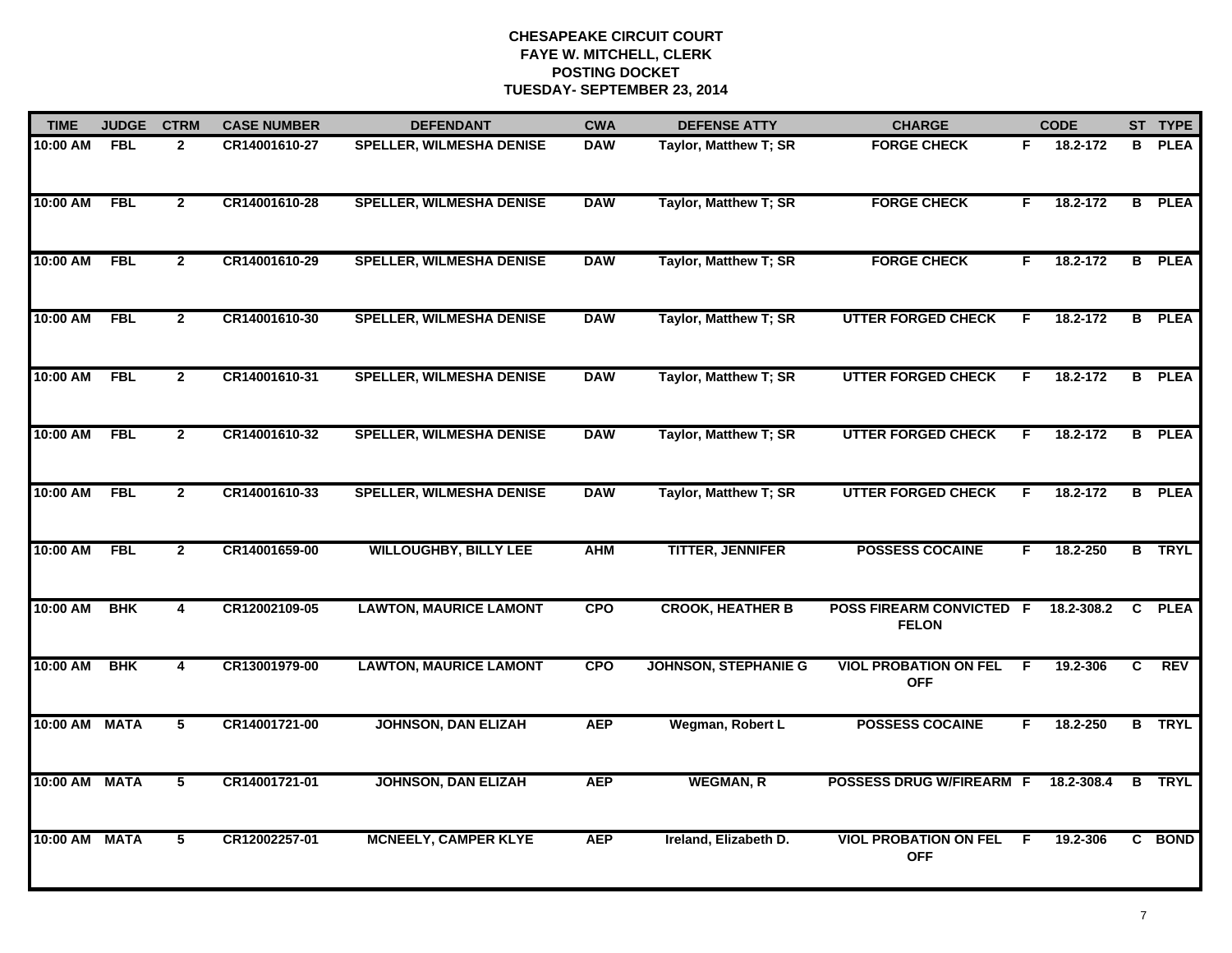| <b>TIME</b> | <b>JUDGE</b> | <b>CTRM</b> | <b>CASE NUMBER</b> | <b>DEFENDANT</b>                  | <b>CWA</b> | <b>DEFENSE ATTY</b>      | <b>CHARGE</b>                   |    | <b>CODE</b> | <b>ST</b> | <b>TYPE</b> |
|-------------|--------------|-------------|--------------------|-----------------------------------|------------|--------------------------|---------------------------------|----|-------------|-----------|-------------|
| 10:00 AM    | <b>MATA</b>  | 5           | CR14001422-00      | <b>PRATT, JUSTIN LEE</b>          | <b>JAF</b> | <b>TITTER, JENNIFER</b>  | <b>ASSAULT &amp; BATTER-LEO</b> | F  | 18.2-57     | В         | <b>TRYL</b> |
| 10:00 AM    | <b>MATA</b>  | 5.          | CR14001723-00      | <b>SITNEY, LEMUEL</b>             | <b>AEP</b> | <b>WENTWORTH, RACHEL</b> | <b>POSSESS COCAINE</b>          | E  | 18.2-250    | C.        | <b>TRYL</b> |
| 10:00 AM    | <b>RDS</b>   | 6           | CR13002280-00      | <b>JOHNSON, JAVONTE ALEXANDER</b> | <b>KAM</b> | Jones, David L           | <b>MALICIOUS WOUNDING</b>       | F. | 18.2-51     | C.        | <b>TRYL</b> |
| 10:00 AM    | <b>RDS</b>   | 6           | CR13002280-01      | <b>JOHNSON, JAVONTE ALEXANDER</b> | <b>KAM</b> | Jones, David L           | <b>MALICIOUS WOUNDING</b>       | E  | 18.2-51     | C.        | <b>TRYL</b> |
| 10:00 AM    | <b>RDS</b>   | 6           | CR13002280-02      | <b>JOHNSON, JAVONTE ALEXANDER</b> | <b>KAM</b> | Jones, David L           | <b>USE FIREARM IN FEL</b>       | E  | 18.2-53.1   | C         | <b>TRYL</b> |
| 10:00 AM    | <b>RDS</b>   | 6           | CR13002280-03      | <b>JOHNSON, JAVONTE ALEXANDER</b> | KAM        | Jones, David L           | <b>USE FIREARM IN FEL</b>       | Е  | 18.2-53.1   | C.        | <b>TRYL</b> |